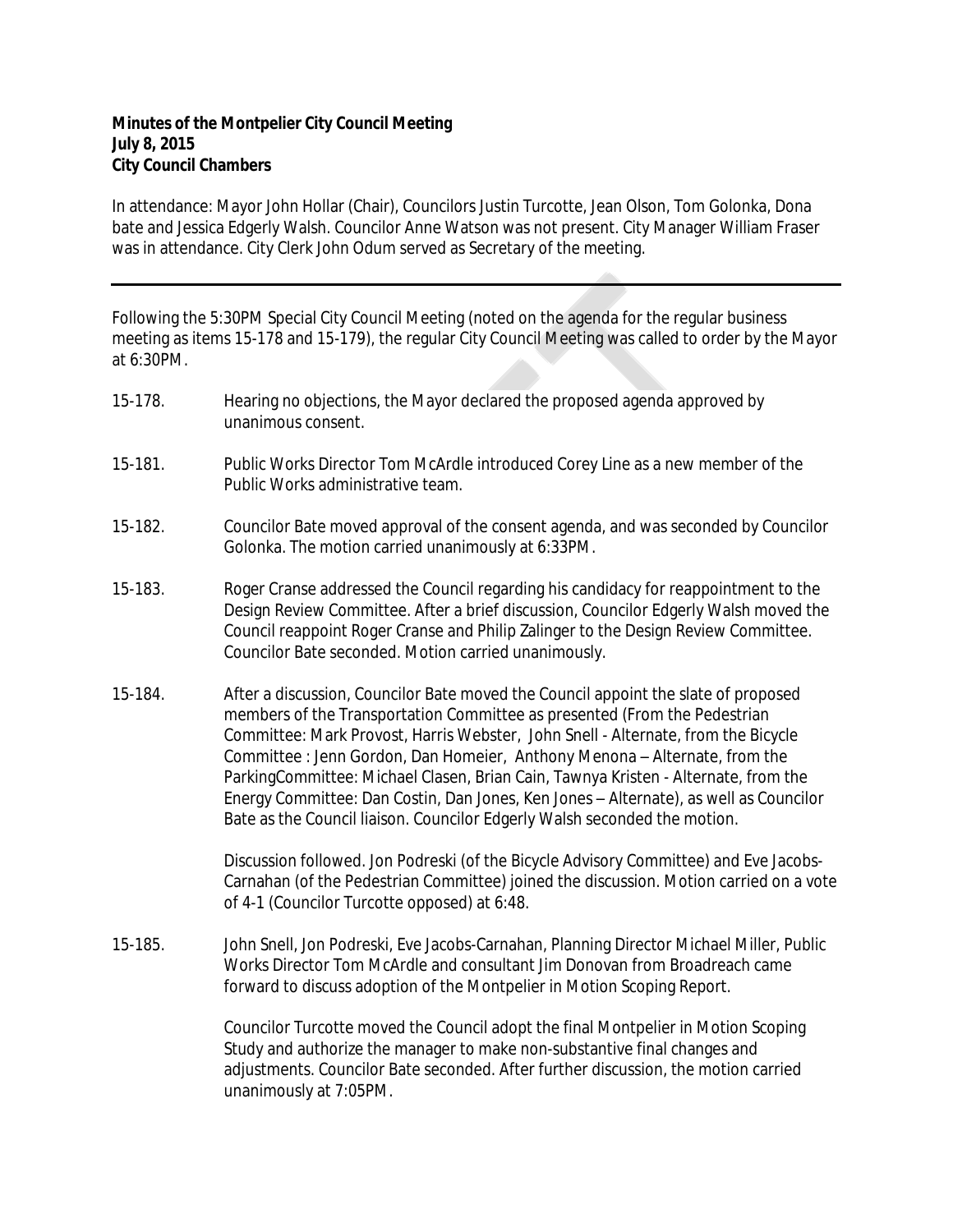15-186. Mr. Miller returned to the front for the discussion of the schedule to readopt the City Master Plan. Significant discussion followed.

> Councilor Bate moved the Council direct the Planning Director to proceed with the readoption of the plan with the required edits and also move forward with applying for a Planning Grant to open the plan for a more complete revision over the next year and a half. Councilor Edgerly Walsh seconded. Further discussion followed. Motion carried 4-1 (Councilor Golonka voting nay) at 7:34PM.

15-187. The Mayor began the discussion of the potential acquisition of the property at 12 Main Street. The City Manager explained the process for condemning the property owned by Thomas J. Mowatt Revocable Trust for the purposes of establishing a bicycle route from 10 Main Street to the vicinity of the corner of Main and Barre Streets pursuant to the provisions of 19 V.S.A., Chapter 23 (Bicycle Routes) and 19 V.S.A., Chapter 5.

> Jay White (a trustee of the trust that owns the property) came forward for discussion. Charles Larkin came forward to ask questions relating to the discussion. Steven Whitaker expressed concerns about a condemnation process.

A detailed discussion followed. Councilor Bate moved that the city begin the condemnation process related to 12 Main Street in accordance with 19 V.S.A., Chapter 5. Search title set a date of August 26 to make a site visit and conduct evidentiary hearing on necessity, and direct city personnel to search title to Mowatt Trust property and abutters and identify all owners and interested persons, send notice of date and time for site visit and hearing to the owners and interested persons of Mowatt Trust property and abutting lands and the City Planning Commission, post notice in the City Clerk's office, arrange for publication of notice not less than 10 days prior to hearing, and arrange for survey (if not already done). Councilor Golonka seconded the potion, which passed on a 4-1 vote (Councilor Golonka voting nay) at 8PM.

15-188. For the purposes of considering a resolution requesting membership in the East Central Vermont Telecommunications District and appointing a representative to the Governing Board thereof, Mayor Hollar recused himself citing a potential conflict of interest. Councilor Golonka assumed the Chair.

> Rob Chapman and Attorney Paul Giuliani addressed the Council and answered questions on behalf of EC Fiber. Mr. Larkin also offered comments on behalf of the EC Fiber association, as did Mr. Whitaker.

Councilor Bate moved that Montpelier sign the resolution to be a member of the East Central Vermont Telecommunications District, that the Council appoint membesr to represent Montpelier, and that the City ask for regular reports on the district's status. Councilor Edgerly Walsh seconded, and the motion carried unanimously (4-0, the Chair did not vote) at 8:33PM.

Councilor Olson moved that John Bloch and Rob Chapman be appointed as the City's representatives to the East Central Vermont Telecommunications District (aka the EC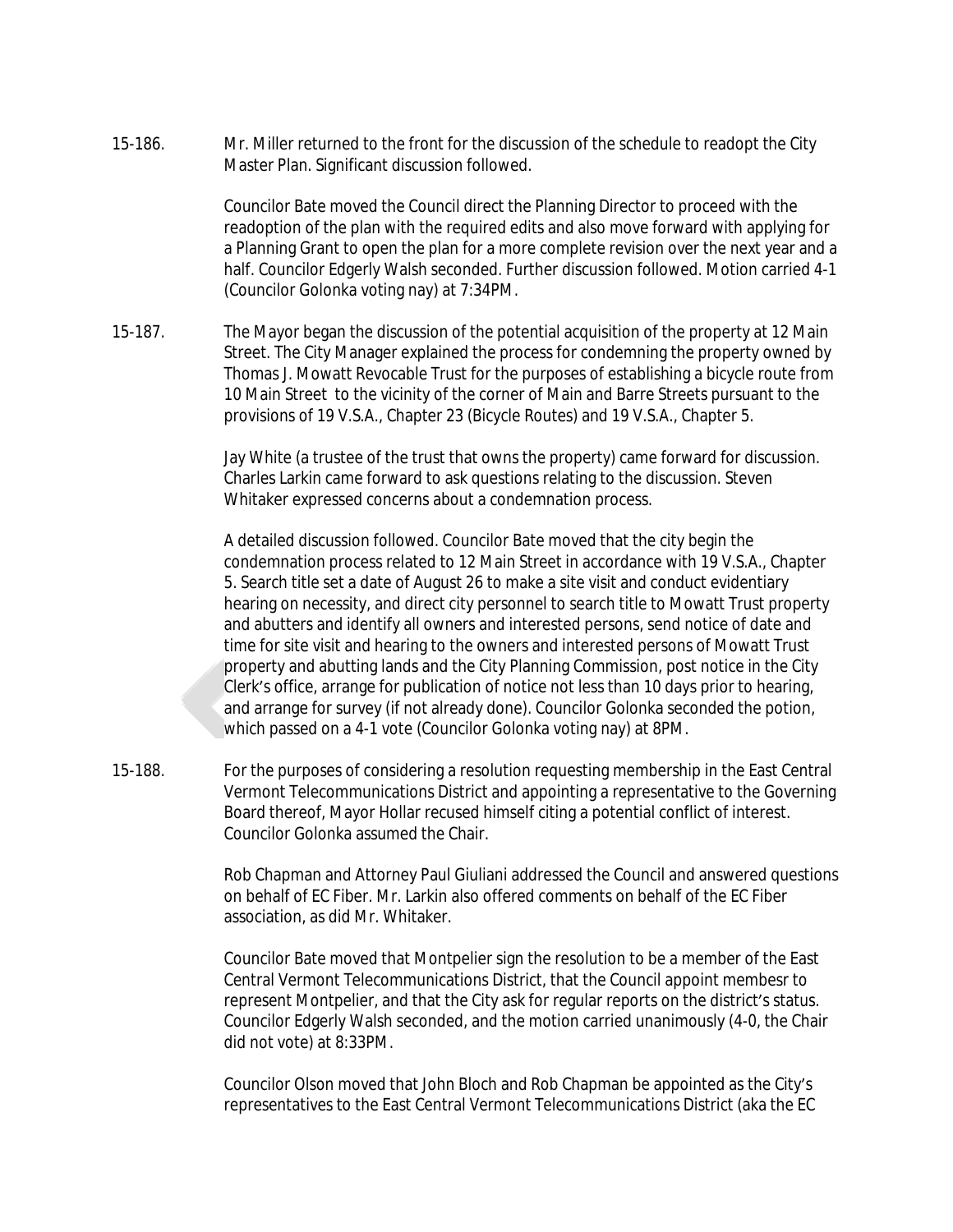Fiber Board). Councilor Edgerly Walsh seconded the motion, which carried unanimously  $(4-0)$ .

Councilor Edgerly Walsh move to reconsider the prior motion appointing Mr. Bloch and Mr. Chapman to the East Central Vermont Telecommunications District. Councilor Olson seconded. The motion carried unanimously (4-0).

The underlying motion was amended without objection as follows: to approve the appointment of John Bloch and Rob Chapman to the East Central Vermont Telecommunications District until August 26<sup>th</sup>, and to direct staff to advertise for the positions. The motion carried unanimously at 8:36.

The Mayor returned to Chair and declared a 5 minute recess at 8:36.

15-189. The meeting reconvened at 8:40, at which time the Mayor re-opened the second public hearing regarding a proposed amendment to Chapter 11 of the City's Code of Ordinances. Assistant City Manager Jessie Baker reviewed posted changes to the proposed ordinance since the previous meeting. Ginny Burley of Central Vermont New Directions made a brief comment in support. Some discussion followed. The Mayor declared the public hearing closed at 8:42.

> Councilor Turcotte moved to postpone consideration of the proposed ordinance until the Council's consideration of goals in. Councilor Golonka seconded. After a discussion, the motion failed on a 2-3 vote (Councilors Turcotte and Golonka voting aye, Councilors Bate, Olson and Edgerly Walsh voting nay).

Councilor Bate moved the Council approve the proposed change to theCity's Code of Ordinances as posted. Councilor Edgerly Walsh seconded. Further discussion followed, before the motion carried 4-2 (Councilors Olson, Bate, Edgerly Walsh,joined by Mayor Hollar voting aye, Councilors Golonka and Turcotte voting nay) at 8:51.

15-190. Finance Director Sandy Gallup came forward for the consideration of setting the FY 2016 Municipal Tax Rate of \$1.0037; the Water/Sewer Benefit Charge of \$.02; and Sewer Separation Charge of \$.07. Some discussion followed.

> Councilor Edgerly Walsh moved the Council set a FY 2016 Municipal Tax Rate of \$1.0037; the Water/Sewer Benefit Charge of \$.02; and Sewer Separation Charge of \$.07. The motion was seconded by Councilor Bate, and passed unanimously at 8:56.

- 15-191. Assistant City Manager Baker came forward to discuss the proposed FY16 District Heat rates. Councilor Bate moved the Council approve the District Heat Montpelier capacity rate at \$4.91/MBTUH and the energy rate at \$9.20/MMBTU for FY16. Councilor Turcotte seconded. A brief discussion followed, before the motion passed unanimously at 9:02.
- 15-193. Councilor Edgerly Walsh noted an email from Mia Moore (of the Central Vermont Solid Waste District board) bringing attention to a grant opportunity.

Councilor Bate thanked the community for coming out for July 3rd